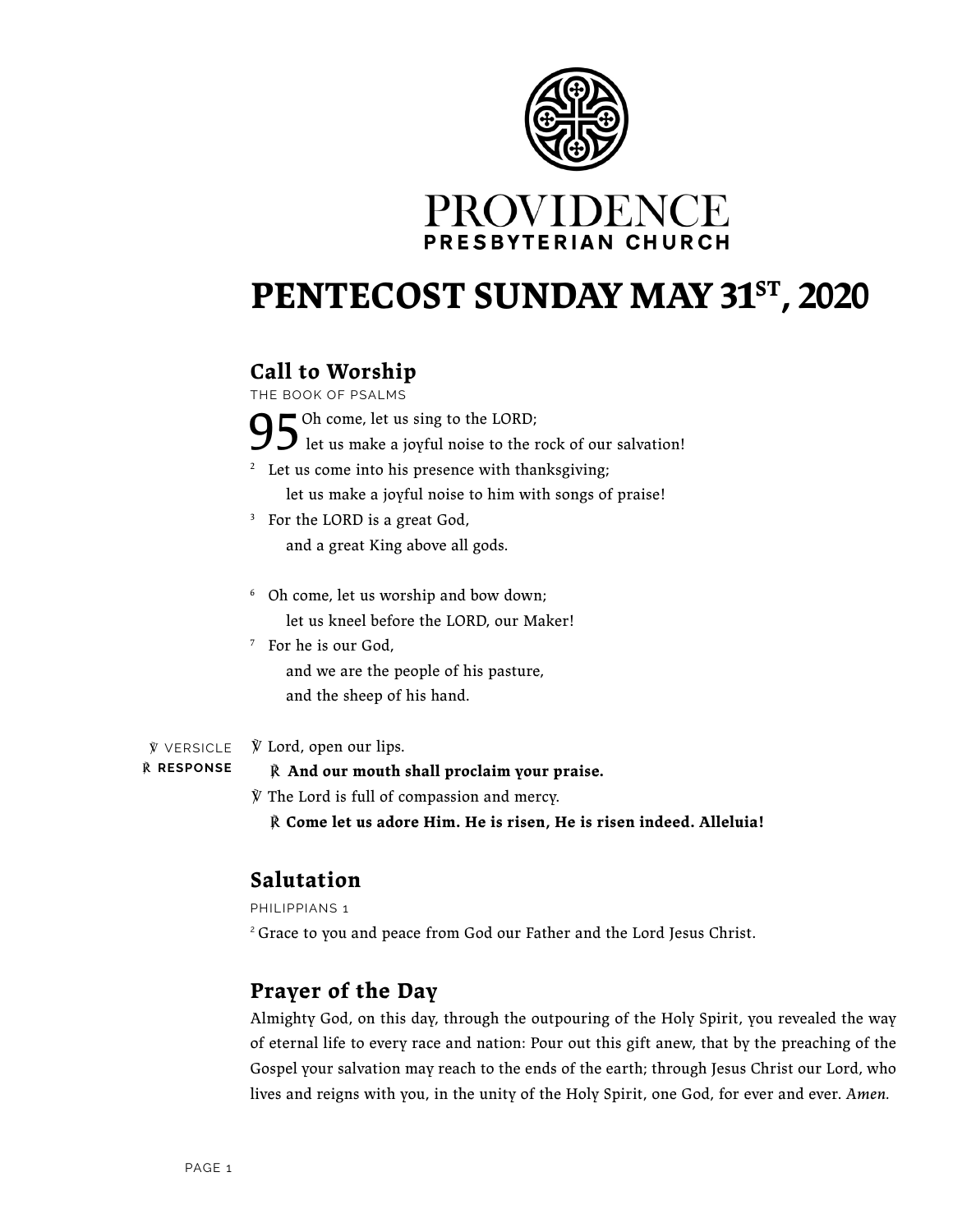## **Hymn of Praise**

#181 NOW THANK WE ALL OUR GOD



Martin Rinkart, 1636 tr. Catherine Winkworth, 1858

NUN DANKET 6.7.6.7.6.6.6. Johann Crüger, 1647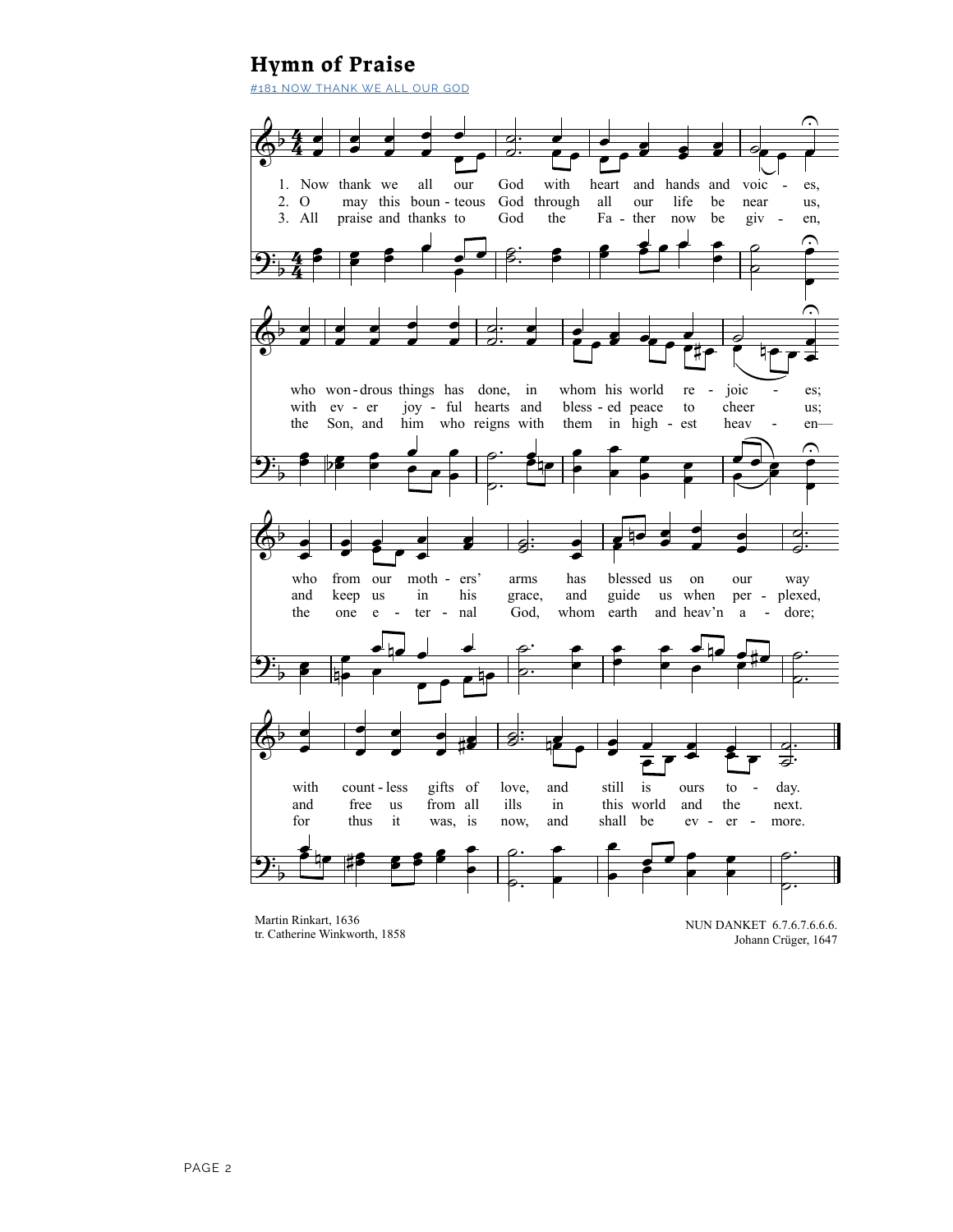# **GOD CLEANSES US**

## **Reading of God's Law**

℣ VERSICLE ℟ **RESPONSE**

 $\hat{Y}$  Hear now the covenant of your God, which He has commanded you to keep saying, "I am the LORD your God, who brought you out of the land of Egypt, out of the house of bondage." You shall have no other gods before Me.

℟ **You shall not make for yourself an idol.**

 $\hat{y}$  You shall not take the name of the LORD your God in vain.

℟ **Remember the Sabbath day, to keep it holy.**

℣ Honor your father and your mother.

### ℟ **You shall not murder.**

℣ You shall not commit adultery.

### ℟ **You shall not steal**

℣ You shall not bear false witness against your neighbor.

### ℟ **You shall not covet.**

 $\tilde{Y}$  Have you fully obeyed the LORD in all that He has commanded? Have you loved the LORD with all your heart, soul, mind and strength, and your neighbor as yourself?

℟ **No, but we have sinned in thought, in word, and in deed.**

 $\hat{y}$  Then confess your sins to the LORD, for with Him there is mercy and abundant redemption.

## **Confession of Sin**

IN UNISON

**Most holy and merciful Father, we confess to you that we have sinned against you by what we have done, and by what we have left undone.**

**We have not loved you with our whole heart and mind and strength;**

**we have not fully loved our neighbors as ourselves;**

**we have not always had in us the mind of Christ.**

**You alone know how often we have grieved you**

**by wasting your gifts, by wandering from your ways, by forgetting your love.**

**Forgive us, we pray, most merciful Father and free us from our sin.**

**Renew in us the grace and strength of your Holy Spirit,**

**for the sake of Jesus Christ your Son, our Savior. Amen.**

## **Words of Comfort**

ISAIAH 55

<sup>6</sup> "Seek the LORD while he may be found;

call upon him while he is near;

<sup>7</sup> let the wicked forsake his way,

and the unrighteous man his thoughts;

let him return to the LORD, that he may have compassion on him,

and to our God, for he will abundantly pardon.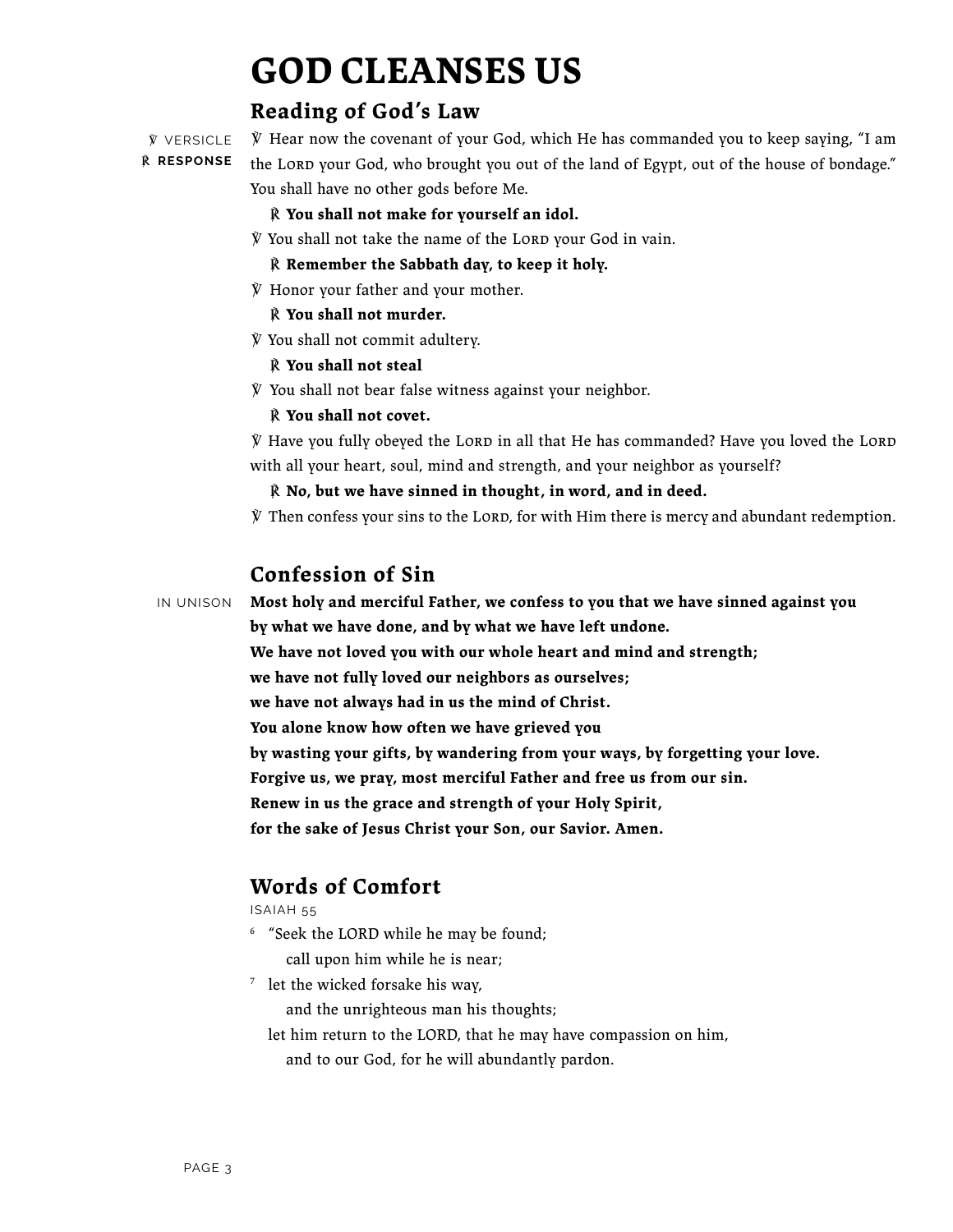## **Hymn of Assurance**

#393 SPIRIT OF GOD DWELL THOU WITHIN MY HEART



MORECAMBE 10.10.10.10. Frederick C. Atkinson, 1870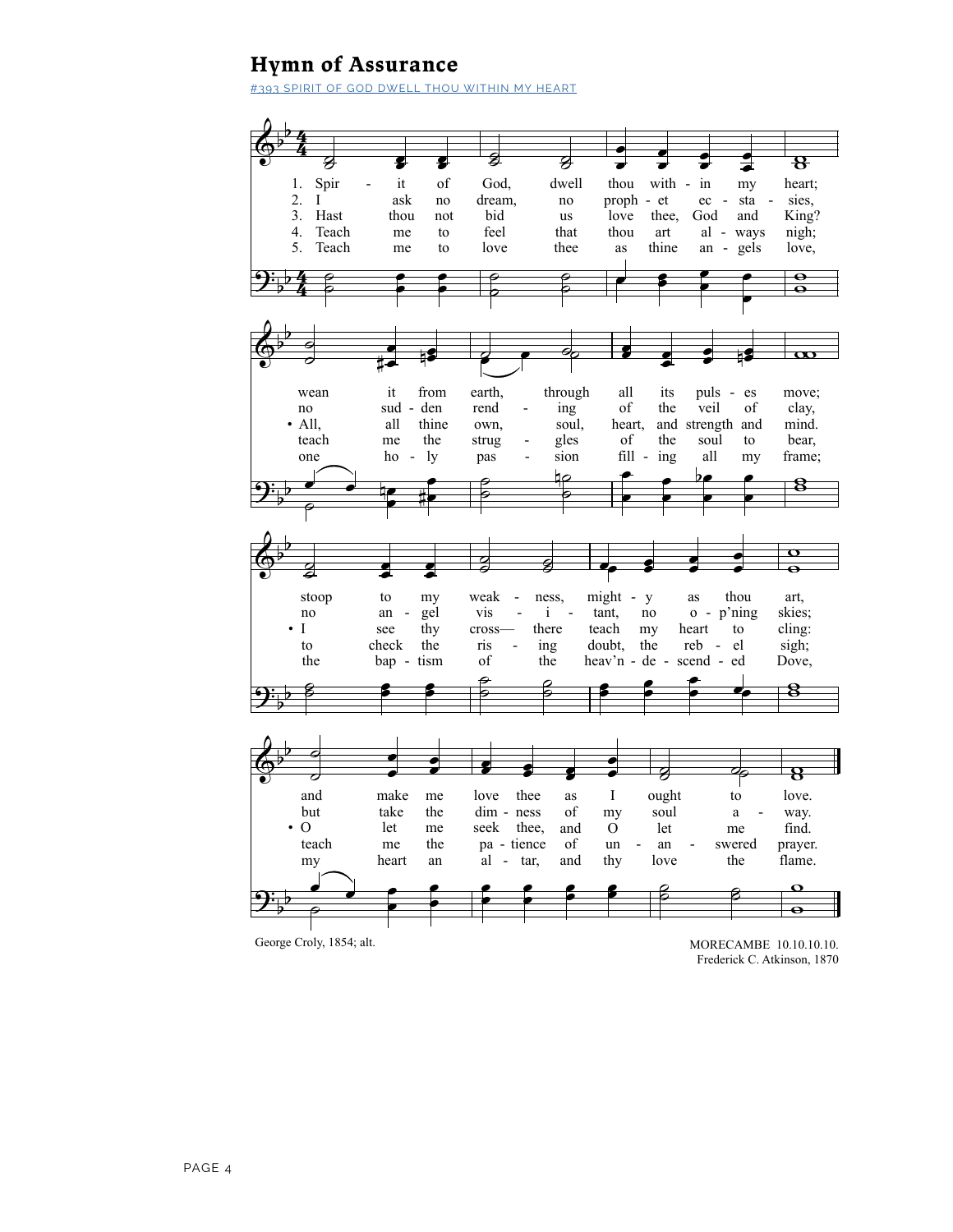## **GOD CONSECRATES US**

## **Old Testament Reading**

LEVITICUS 23:15-22

<sup>15</sup> "You shall count seven full weeks from the day after the Sabbath, from the day that you brought the sheaf of the wave offering. <sup>16</sup> You shall count fifty days to the day after the seventh Sabbath. Then you shall present a grain offering of new grain to the LORD. <sup>17</sup> You shall bring from your dwelling places two loaves of bread to be waved, made of two tenths of an ephah. They shall be of fine flour, and they shall be baked with leaven, as first fruits to the LORD.  $18$  And you shall present with the bread seven lambs a year old without blemish, and one bull from the herd and two rams. They shall be a burnt offering to the LORD, with their grain offering and their drink offerings, a food offering with a pleasing aroma to the LORD. <sup>19</sup> And you shall offer one male goat for a sin offering, and two male lambs a year old as a sacrifice of peace offerings. <sup>20</sup> And the priest shall wave them with the bread of the firstfruits as a wave offering before the LORD, with the two lambs. They shall be holy to the LORD for the priest.  $21$  And you shall make a proclamation on the same day. You shall hold a holy convocation. You shall not do any ordinary work. It is a statute forever in all your dwelling places throughout  $\frac{1}{10}$  your generations.  $\sum_{i=1}^{\infty}$ ur dwelling places two loaves of bread to be waved, mad he planted them and and their drink offerings, a food offering with a ple the state in the goal of the state care and goal contains of the state of the ground you are stated to determine the state of the bread ierations. he day after the S ering of new grain  $\arg$ , and two the LOLEVEL In the ye inary work. It is a stat l be of fine flour, and they shall be baked with leaven, a: n all your dwelling

 $22$  "And when you reap the harvest of your land, you shall not reap your field right up to its edge, nor shall you gather the gleanings after your harvest. You shall leave them for the poor and for the sojourner: I am the LORD your God." r shall you gather the gleanings after your harvest. You sh  $\lim_{t \to \infty}$  for shall an the harvest of vour land, vou shall not rean vour field  $\ddot{\phantom{a}}$ yather the gleanings after your harvest. You shall leave tl an not reap your

**W** VERSICLE ℟ **RESPONSE**  $\tilde{y}$  The Word of the Lord! *R* Thanks be to God! aliks be to Gou  $\rho_{\text{c}}$  11 he waters the well.

#### **Psalm of Preparation** n of Preparation high rocks make their lairs.

[#104B \(VERSES 12-17\)](https://providence-hymns.s3-us-west-1.amazonaws.com/Providence+Psalter+Hymnal+Recordings/O+Worship+the+King+(219).mp3)

TUNE #219 O WORSHIP THE KING

#### 12. <sup>24</sup>How many your works which fill all the world, all creatures you made in wisdom, O LORD,  $25$ Consider the ocean, how great and how wide, where small and great creatures unnumbered abide!

- for food ev'ry day. 13. <sup>26</sup>Where ships sail the deep, Leviatnans play;<br> $27$ these all look to you  $\alpha$  ay,  $\alpha$ <sup>28</sup>Whatever you give them mey gamer for food;<br>you open your hand and you fill them with good. Leviathans play; they gather for food;
	- 14. <sup>29</sup>When you hide your face, with alarm.<br>.  $30$ When you take their breath, to dust they return.<br>When you send your spirit,  $\mathbf{y}$ . The face of the ground you  $uy.$ they're filled with alarm. to dust they return. created are they. renew ev'ry day.
- $15.$  <sup>31</sup>O may the LORD's glo--ry evermore stand! The LORD shall enjoy the works of his hand.  $32$ He looks on the earth and it trembles in fear; he touches the mountains, the smoke then appears.
	- through all of my days. <sup>34</sup>May my meditation be pleasing to him; 16. <sup>33</sup> As long as I live, the LORD I will praise; to God I will sing my heart in the LORD then with gladness will brim.
		- 17. <sup>35</sup> Let wicked ones be consumed from the earth, may sinners exist no longer henceforth. My soul bless the LORD! May his name be adored! O sing Hallelujah! Give praise to the LORD!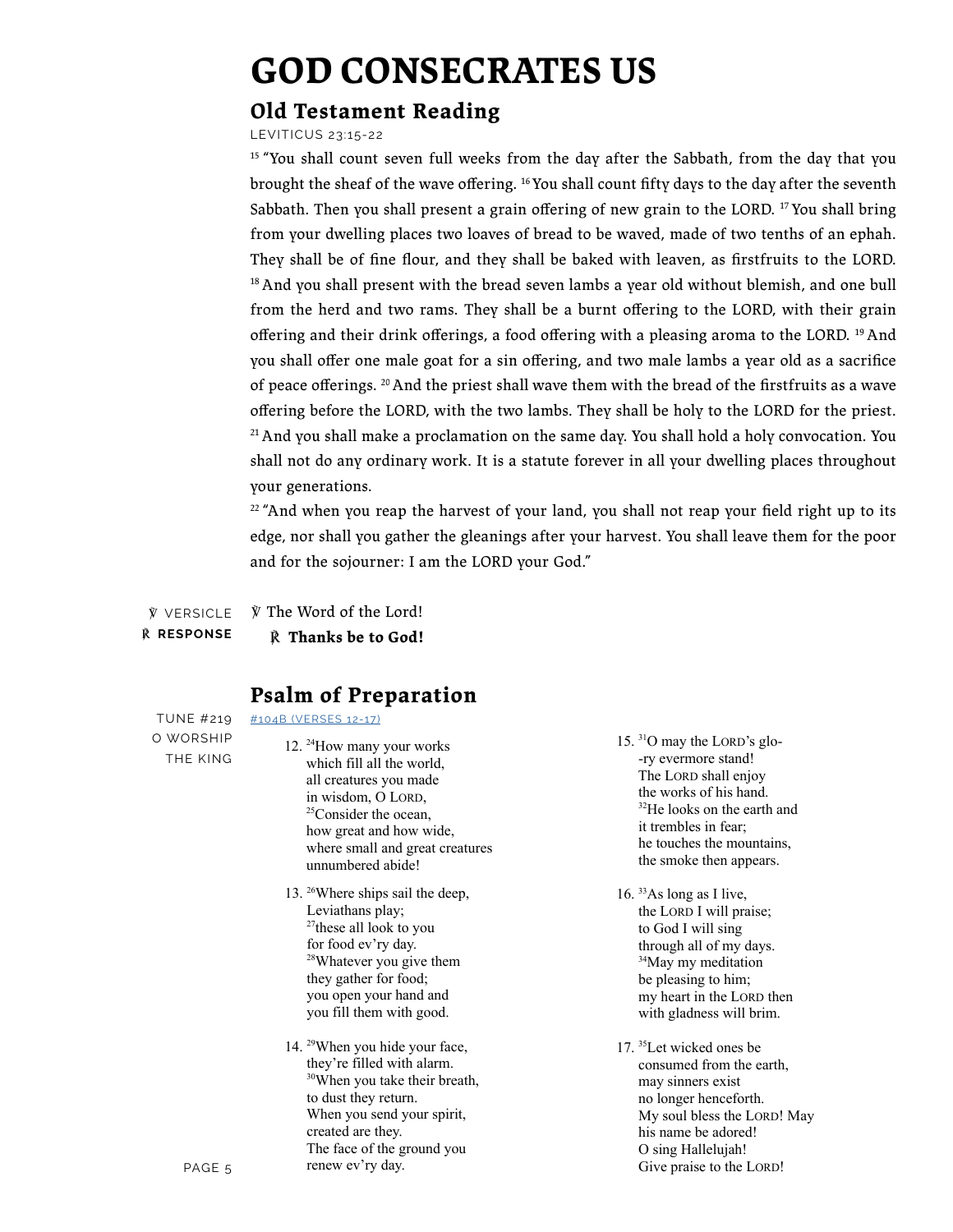### **New Testament Reading**

ACTS 2:1-21

2 When the day of Pentecost arrived, they were all together in one place. 2 And suddenly there came from heaven a sound like a mighty rushing wind, and it filled the entire house where they were sitting.<sup>3</sup> And divided tongues as of fire appeared to them and rested on each one of them. 4 And they were all filled with the Holy Spirit and began to speak in other tongues as the Spirit gave them utterance.

<sup>5</sup> Now there were dwelling in Jerusalem Jews, devout men from every nation under heaven. <sup>6</sup> And at this sound the multitude came together, and they were bewildered, because each one was hearing them speak in his own language. 7 And they were amazed and astonished, saying, "Are not all these who are speaking Galileans? 8 And how is it that we hear, each of us in his own native language? 9 Parthians and Medes and Elamites and residents of Mesopotamia, Judea and Cappadocia, Pontus and Asia,  $10$  Phrygia and Pamphylia, Egypt and the parts of Libya belonging to Cyrene, and visitors from Rome,  $11$  both Jews and proselytes, Cretans and Arabians—we hear them telling in our own tongues the mighty works of God."  $12$  And all were amazed and perplexed, saying to one another, "What does this mean?"  $^{13}$  But others mocking said, "They are filled with new wine."

<sup>14</sup> But Peter, standing with the eleven, lifted up his voice and addressed them: "Men of Judea and all who dwell in Jerusalem, let this be known to you, and give ear to my words. 15 For these people are not drunk, as you suppose, since it is only the third hour of the day. 16 But this is what was uttered through the prophet Joel:

<sup>17</sup> " 'And in the last days it shall be, God declares,

that I will pour out my Spirit on all flesh,

and your sons and your daughters shall prophesy,

- and your young men shall see visions,
- and your old men shall dream dreams;
- <sup>18</sup> even on my male servants and female servants
	- in those days I will pour out my Spirit, and they shall prophesy.
- 19 And I will show wonders in the heavens above
	- and signs on the earth below,
	- blood, and fire, and vapor of smoke;
- <sup>20</sup> the sun shall be turned to darkness

and the moon to blood,

before the day of the Lord comes, the great and magnificent day.

<sup>21</sup> And it shall come to pass that everyone who calls upon the name of the Lord shall be saved.'

℣ The Word of the Lord! ℟ **Thanks be to God!** ℣ VERSICLE ℟ **RESPONSE**

### **Homily**

MR. JIMMY APODACA

PAGE 6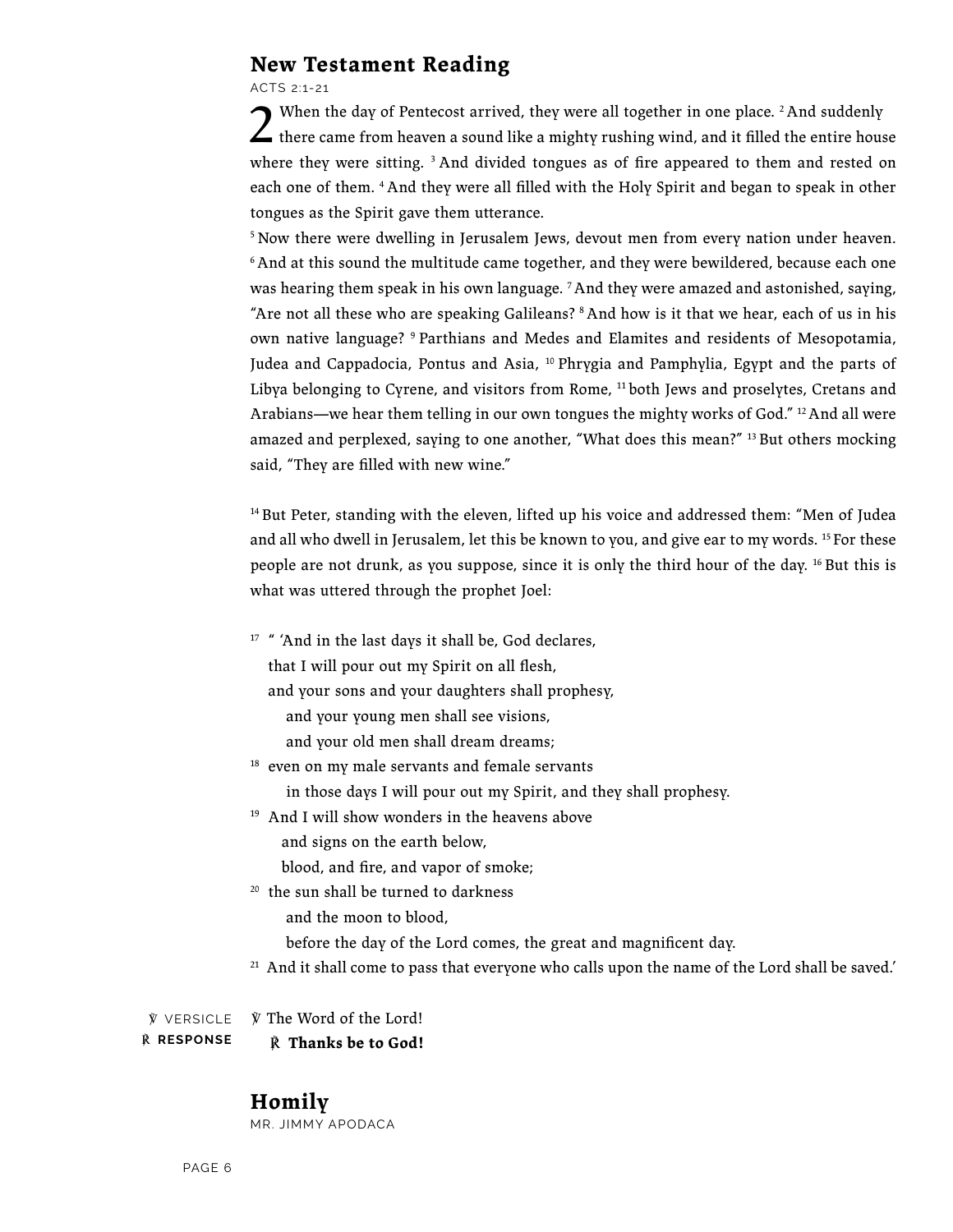## **Hymn of Response**

#394 ETERNAL SPIRIT, GOD OF TRUTH



Thomas Cotterill, 1810; alt.

FOREST GREEN C.M.D. Traditional English melody arr. Ralph Vaughan Williams, 1906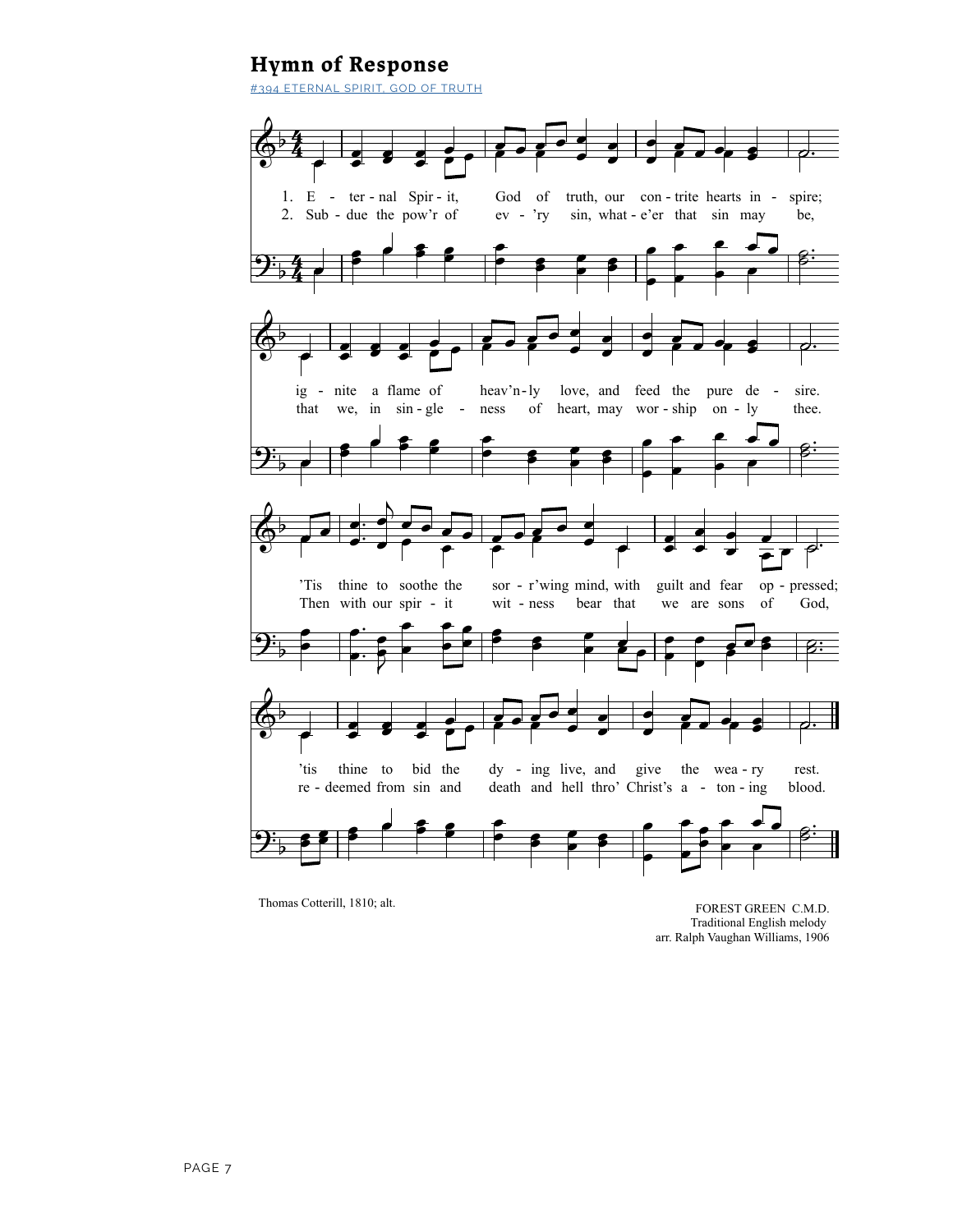### **Confession of Faith**

NICENE CREED IN UNISON **We believe in one God, the Father Almighty, maker of heaven and earth, and of all things visible and invisible. And in one Lord Jesus Christ, the only begotten Son of God, begotten of His Father before all worlds; God of God, Light of Light, very God of very God; begotten, not made, being of one substance with the Father, by whom all things were made. Who for us and for our salvation, came down from heaven and was incarnate by the Holy Spirit of the virgin Mary, and was made man; and was crucified also for us under Pontius Pilate; he suffered and was buried; and the third day he rose again, according to the Scriptures; and ascended into heaven, and is seated at the right hand of the Father; and he shall come again, with glory, to judge the living and the dead; whose kingdom shall have no end. And we believe in the Holy Spirit, the Lord and Giver of life; who proceeds from the Father and the Son;**

THE TERM "CATHOLIC" IN ITS HISTORICAL USE MEANS "UNIVERSAL"

**and the life of the world to come.** *Amen.*

**and we look for the resurrection of the dead,**

**who spoke by the prophets.**

**who with the Father and the Son together is worshiped and glorified;**

**And we believe in one holy catholic and apostolic church. We acknowledge one baptism for the remission of sins;**